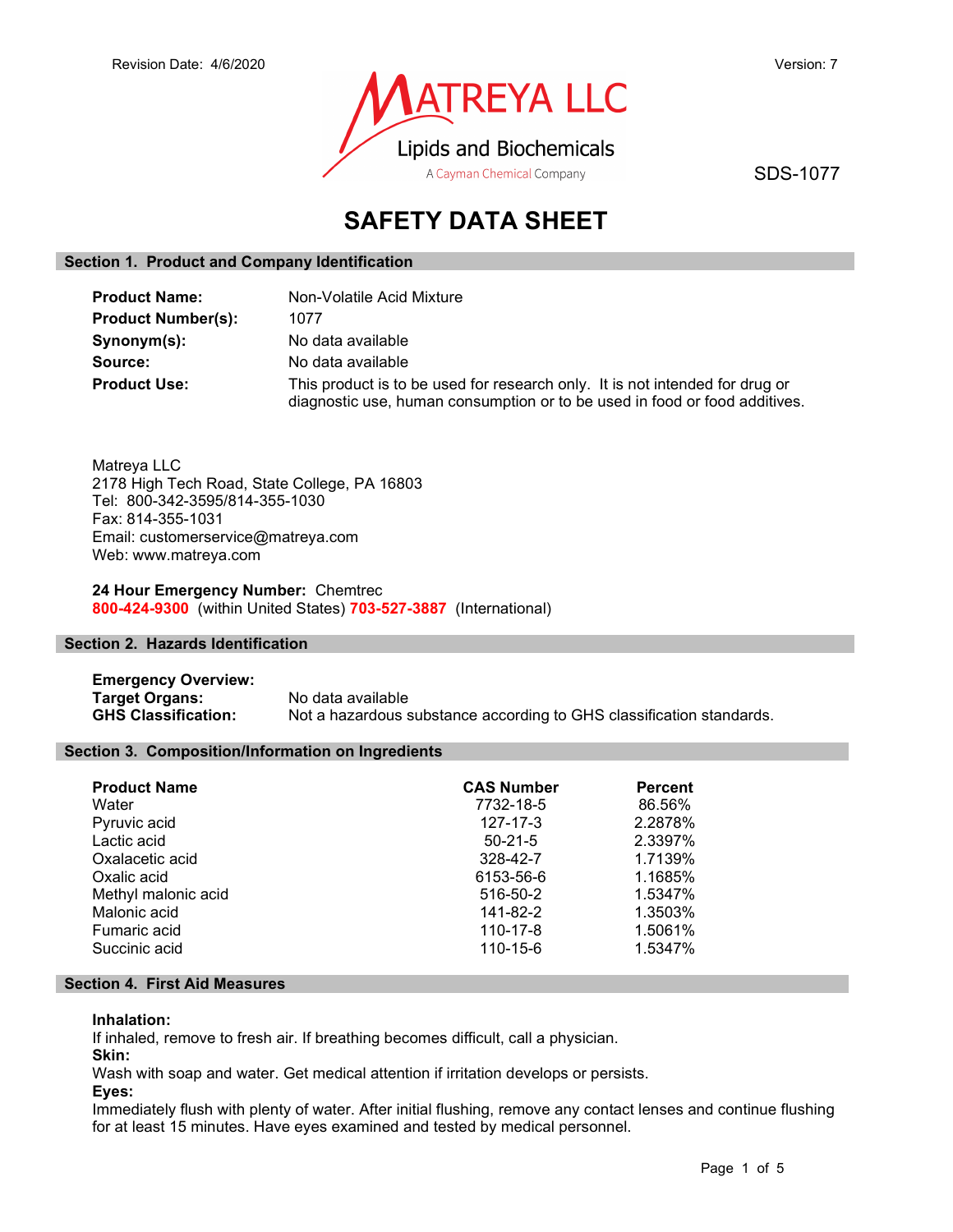### Ingestion:

Wash out mouth with water, keep at rest. Seek immediate medical attention. Do NOT induce vomiting unless directed to do so by medical personnel.

### Section 5. Fire Fighting Measures

### Suitable extinguishing media: Use dry chemical, alcohol-resistant appropriate foam, carbon dioxide, or water spray. Specific hazards arising from the chemical: No data available Special protective actions for fire fighters: No data available Special protective equipment for fire fighters: Wear breathing apparatus and use water spray to keep fire-exposed containers cool.

#### Section 6. Accidental Release Measures

#### Personal precautions:

Wear appropriate personal protective equipment. After contact with skin, wash immediately with plenty of water.

#### Environmental precautions:

Do not let product enter drains.

Methods and Materials for containment and cleaning up: Sweep up and keep in suitable, closed container for disposal.

#### Section 7. Handling and Storage

#### Precautions for safe handling:

Avoid contact with eyes, skin or clothing. Do not ingest. Use only with adequate ventilation. Keep sealed when not in use. Wear appropriate personal protective equipment.

### Conditions for safe storage, including incompatibilities:

Recommended storage temperature: 4-8°C. Keep container tightly closed in a dry and well-ventilated place.

### Section 8. Exposure Controls/Personal Protection

This product contains no substances with occupational exposure limit values.

#### Engineering Controls:

No specific ventilation required.

#### Personal Protective Equipment:

### Respiratory protection:

Respiratory protection is not required. Where protection from nuisance levels of dusts are desired, use type N95 (US) or type P1 (EN 143) dust masks. Use respirators and components tested and approved under appropriate government standards such as NIOSH (US) or CEN (EU).

#### Hand protection:

For prolonged or repeated contact use protective gloves. Recommended: Nitrile rubber Eye protection:

Safety eyewear should be worn at all times to avoid exposure to liquid splashes, mists, or dusts. Recommended: Safety glasses with side shields or goggles.

#### Skin protection:

Protective clothing should be selected specifically for the working place, depending on concentration and quantity of the hazardous substances handled. Recommended: Lab coat

### Section 9. Physical and Chemical Properties

Appearance: Liquid

Odor: No data available **Odor threshold:** No data available pH: No data available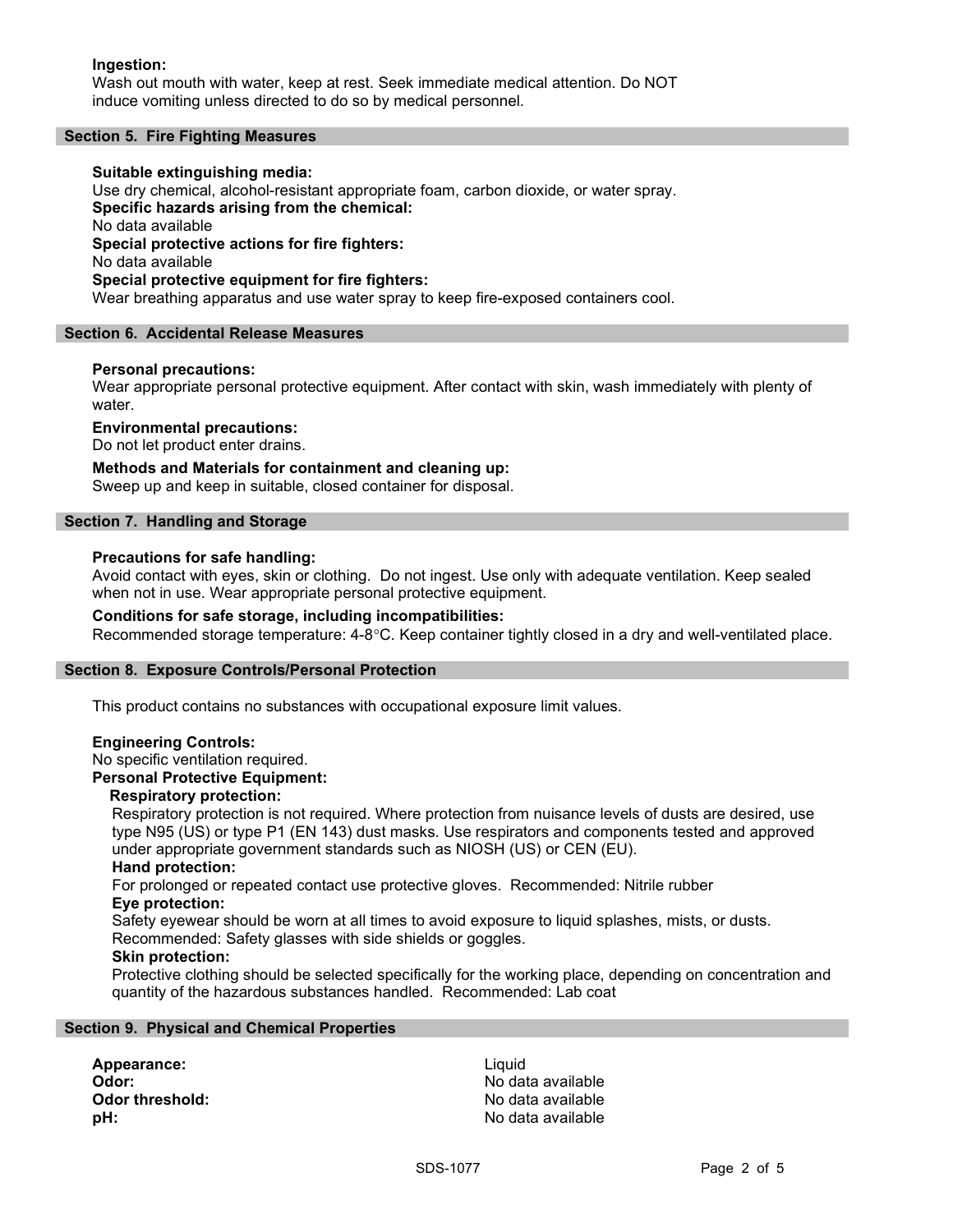Melting/Freezing point: Melting/Freezing point: No data available Initial boiling point and boiling range: No data available Flash point: No data available Evaporation rate: No data available Flammability (solid, gas):<br>
Upper/Lower flammability or explosive limit: No data available Upper/Lower flammability or explosive limit: Vapor pressure: No data available Vapor density: No data available Relative density: No data available Solubility (ies): Water Partition coefficient (n-octanol/water): No data available Auto-ignition temperature: No data available **Decomposition temperature:** No data available Viscosity: No data available

### Section 10. Stability and Reactivity

#### Reactivity:

Stable under recommended storage conditions.

### Chemical stability:

Stable under recommended storage conditions.

#### Possibility of hazardous reaction: No data available

Conditions to avoid:

No data available Incompatible materials:

No data available

#### Hazardous decomposition products: No data available

#### Section 11. Toxicological Information

# Acute toxicity:

No data available

Skin corrosion / irritation: No data available

Serious eye damage / irritation: No data available Respiratory or skin sensitization: No data available

### Germ cell mutagenicity: No data available

# Carcinogenicity:

No component of this product present at levels greater than or equal to 0.1% is identified as a carcinogen or potential carcinogen by IARC, ACGIH, NTP or OSHA.

# Reproductive toxicity:

No data available

#### Specific target organ toxicity - single exposure: No data available

# Specific target organ toxicity - repeated exposure:

No data available

### Aspiration hazard:

No data available

### Section 12. Ecological Information

Toxicity: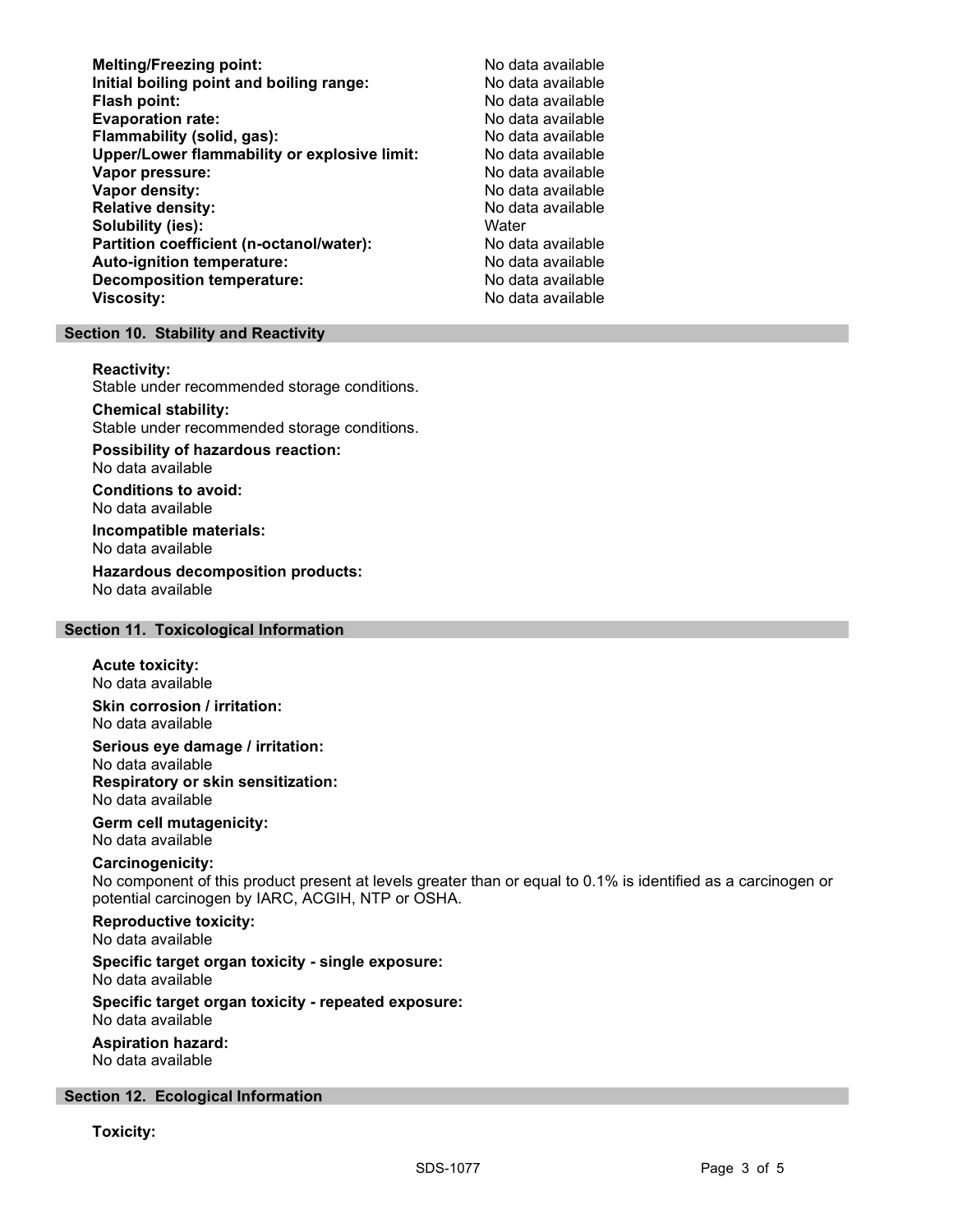No ecological data available for this product. Persistence and degradability: No data available

Bioaccumulative potential:

No data available Bioaccumulation:

No data available

Mobility in soil: No data available

Other adverse effects: No data available

Section 13. Disposal Consideration

### Disposal methods:

Observe all federal, state and local environmental regulations.

#### Section 14. Transportation Information

| DOT (US)<br><b>UN Number:</b>                       | Not dangerous goods |
|-----------------------------------------------------|---------------------|
| <b>Land Transport ADR/RID</b><br><b>UN Number:</b>  | Not dangerous goods |
| <b>Maritime Transport IMDG</b><br><b>UN Number:</b> | Not dangerous goods |
| <b>Air Transport ICAO/IATA</b><br><b>UN Number:</b> | Not dangerous goods |

### Section 15. Regulatory Information

#### SARA 302 Components:

No chemicals in this material are subject to the reporting requirements of SARA Title III, Section 302.

### SARA 313 Components:

This material does not contain any chemical components with known CAS numbers that exceed the threshold (De Minimis) reporting levels established by SARA Title III, Section 313.

#### SARA 311/312 Hazards:

No 311/312 SARA Hazards

### California Prop. 65 Components:

This product does not contain any chemicals known to State of California to cause cancer, birth, or any other reproductive defects.

#### DSL/NDSL status:

This product contains the following components that are on the Canadian DSL list.

| <b>Component</b> | <b>CAS Number</b> |  |
|------------------|-------------------|--|
| Water            | 7732-18-5         |  |
| Pyruvic acid     | 127-17-3          |  |
| Lactic acid      | $50 - 21 - 5$     |  |
| Oxalacetic acid  | 328-42-7          |  |
| Malonic acid     | 141-82-2          |  |
| Fumaric acid     | 110-17-8          |  |
| Succinic acid    | 110-15-6          |  |
|                  |                   |  |

# **TSCA**

This product contains the following components that are listed on the TSCA inventory.